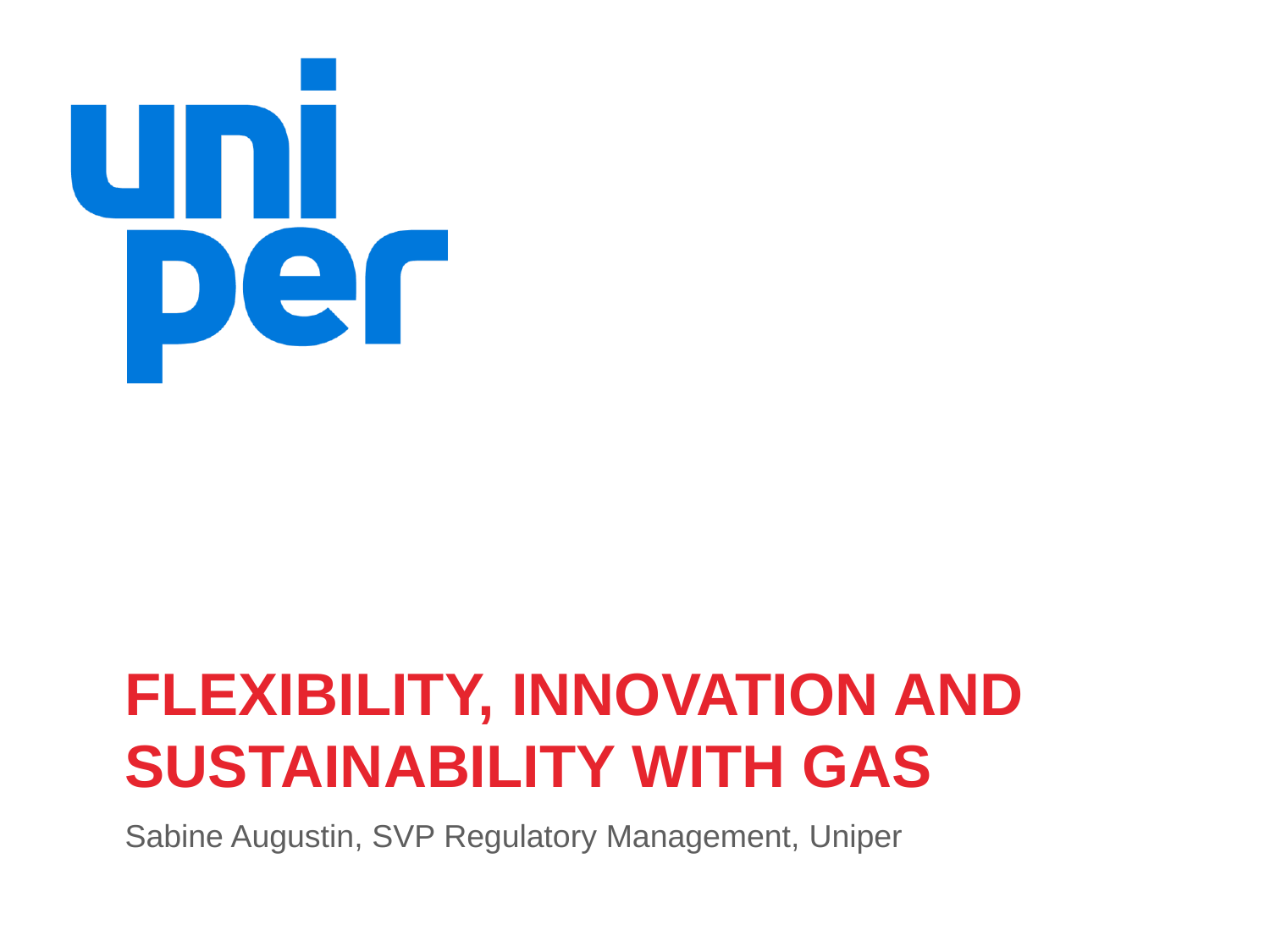### **The Energy Union and its pillars**



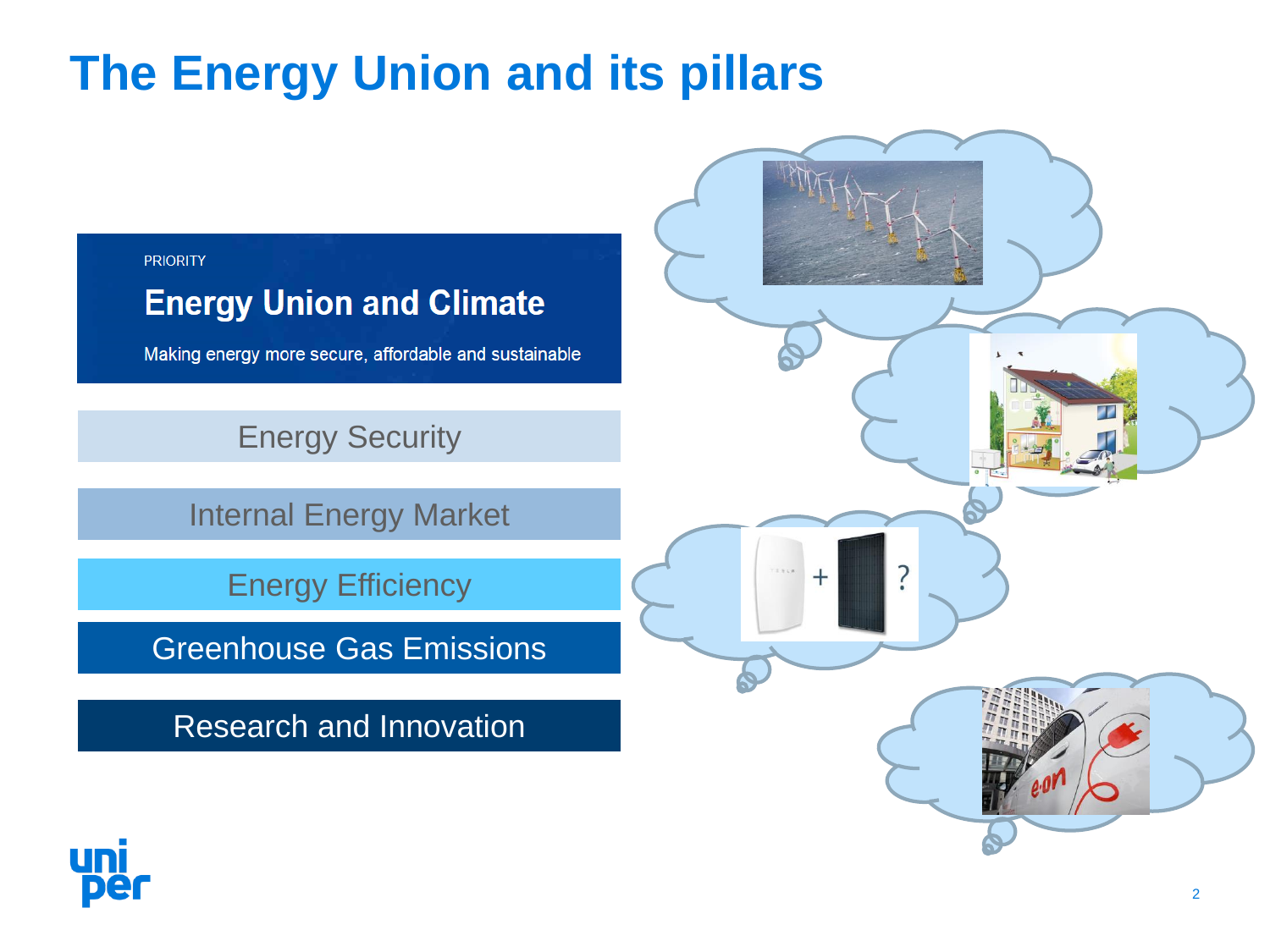### **1. Gas will be an important pillar of the future energy mix**



Source: PRIMES EE27 scenario based on 2013 reference scenario, using 2010 Eurostat data, and for the year 2030 involves 40% reduction in GHG relative to 1990, 27.8% renewables energy as a share of final energy consumption and 27.4% energy savings relative to a 2007 baseline.



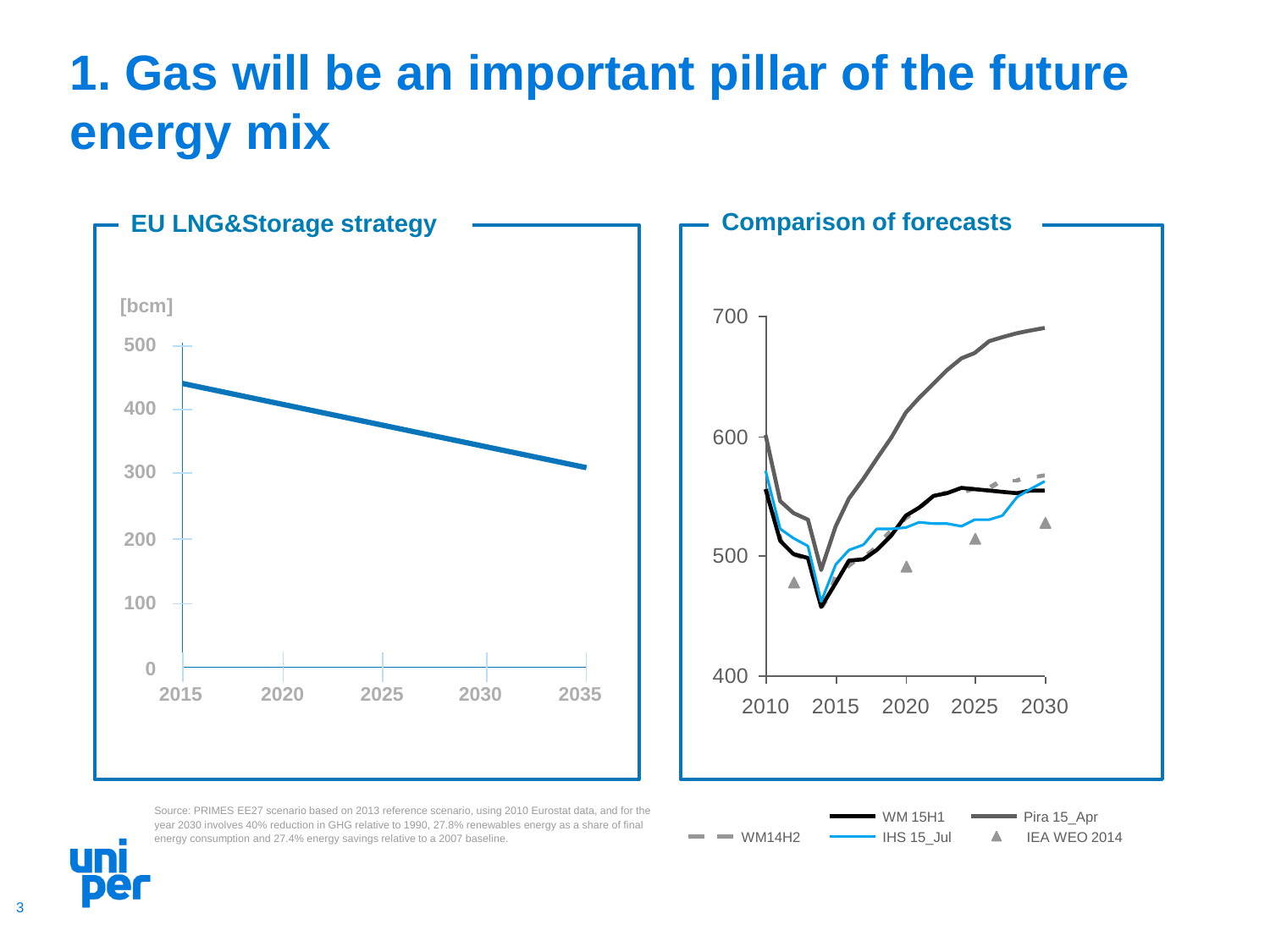### **2. Gas is the perfect provider for flexibility**



**Grids**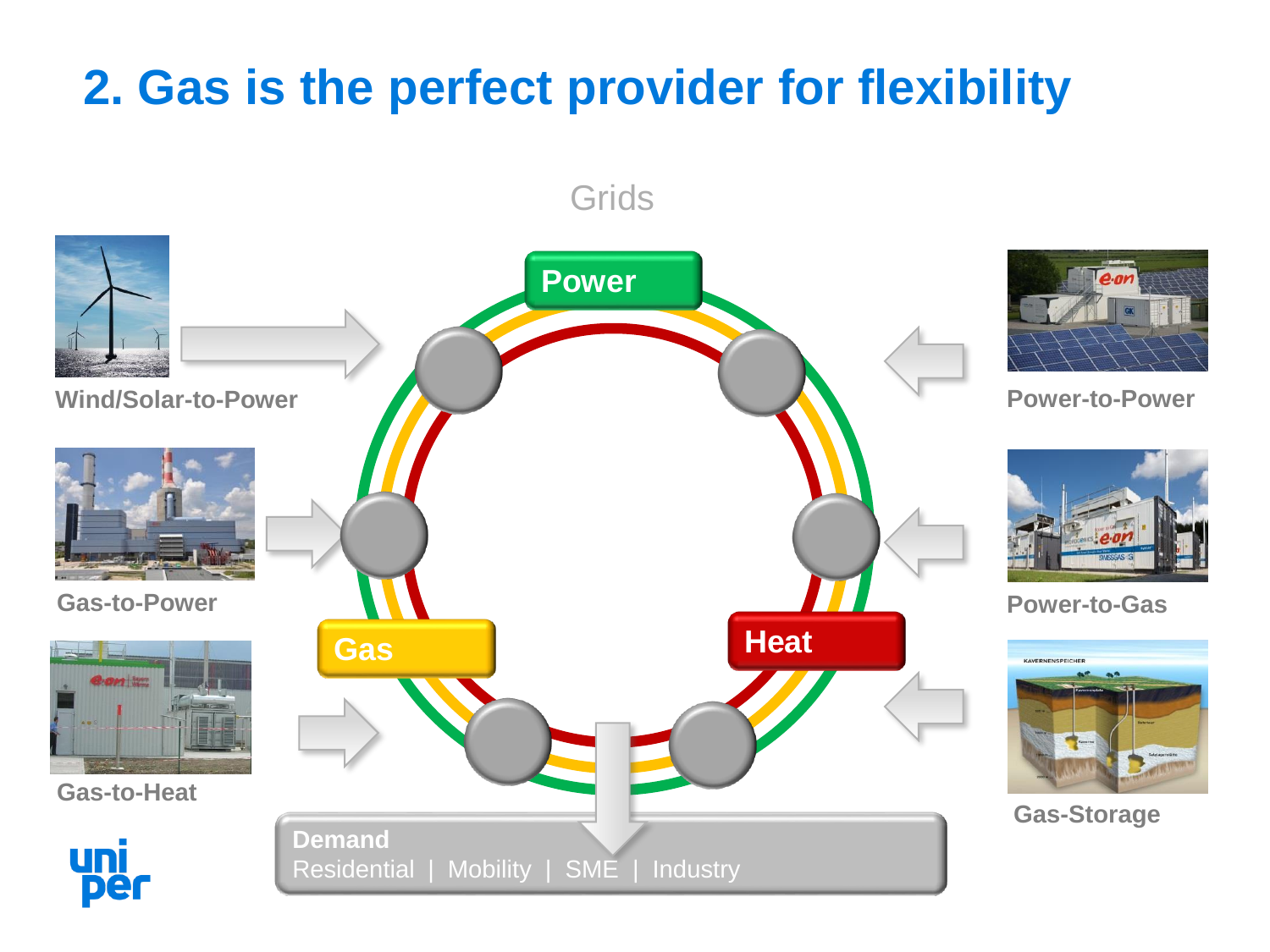# **3. Gas can achieve quick-wins for a sustainable energy future**

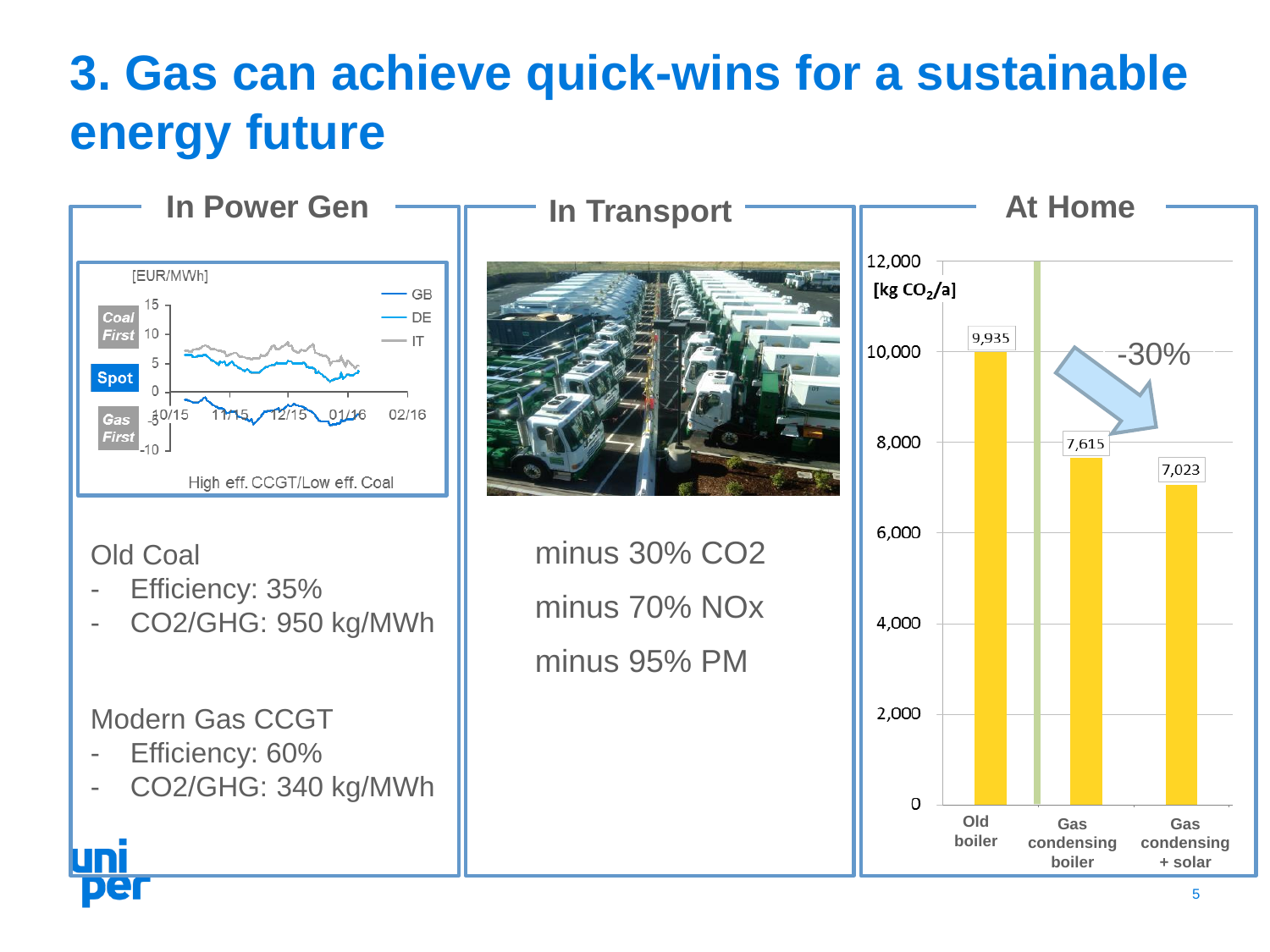# **4. Gas has great potential for innovation and for learning curve effects**



- Ambition Japan: make fuel cells the computer chips of the 21st century
- Goal of installing them in 5.3 million homes by 2030



- Rapid development on electrolysis, first PEM projects
- Green Hydrogen as 2<sup>nd</sup> generation bio fuel

Source: E4tech Sàrl with Element Energy Ltd for the Fuel Cells and Hydrogen Joint Undertaking, February 2014